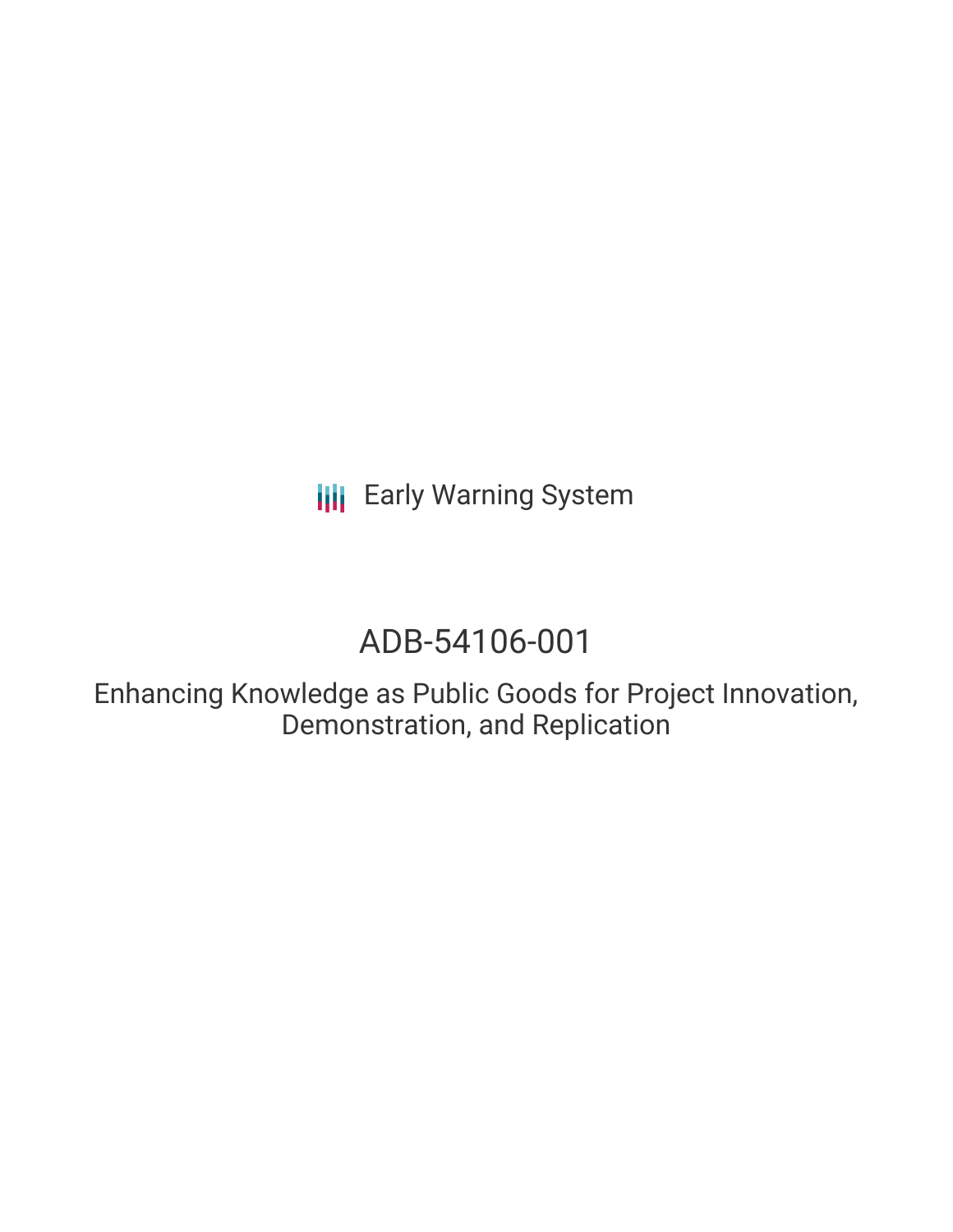

# **Quick Facts**

| <b>Financial Institutions</b>  | Asian Development Bank (ADB)                                |
|--------------------------------|-------------------------------------------------------------|
| <b>Status</b>                  | Proposed                                                    |
| <b>Bank Risk Rating</b>        |                                                             |
| <b>Borrower</b>                | Government                                                  |
| <b>Sectors</b>                 | Communications, Education and Health, Technical Cooperation |
| <b>Investment Type(s)</b>      | Grant                                                       |
| <b>Investment Amount (USD)</b> | $$0.50$ million                                             |
| <b>Project Cost (USD)</b>      | \$1.50 million                                              |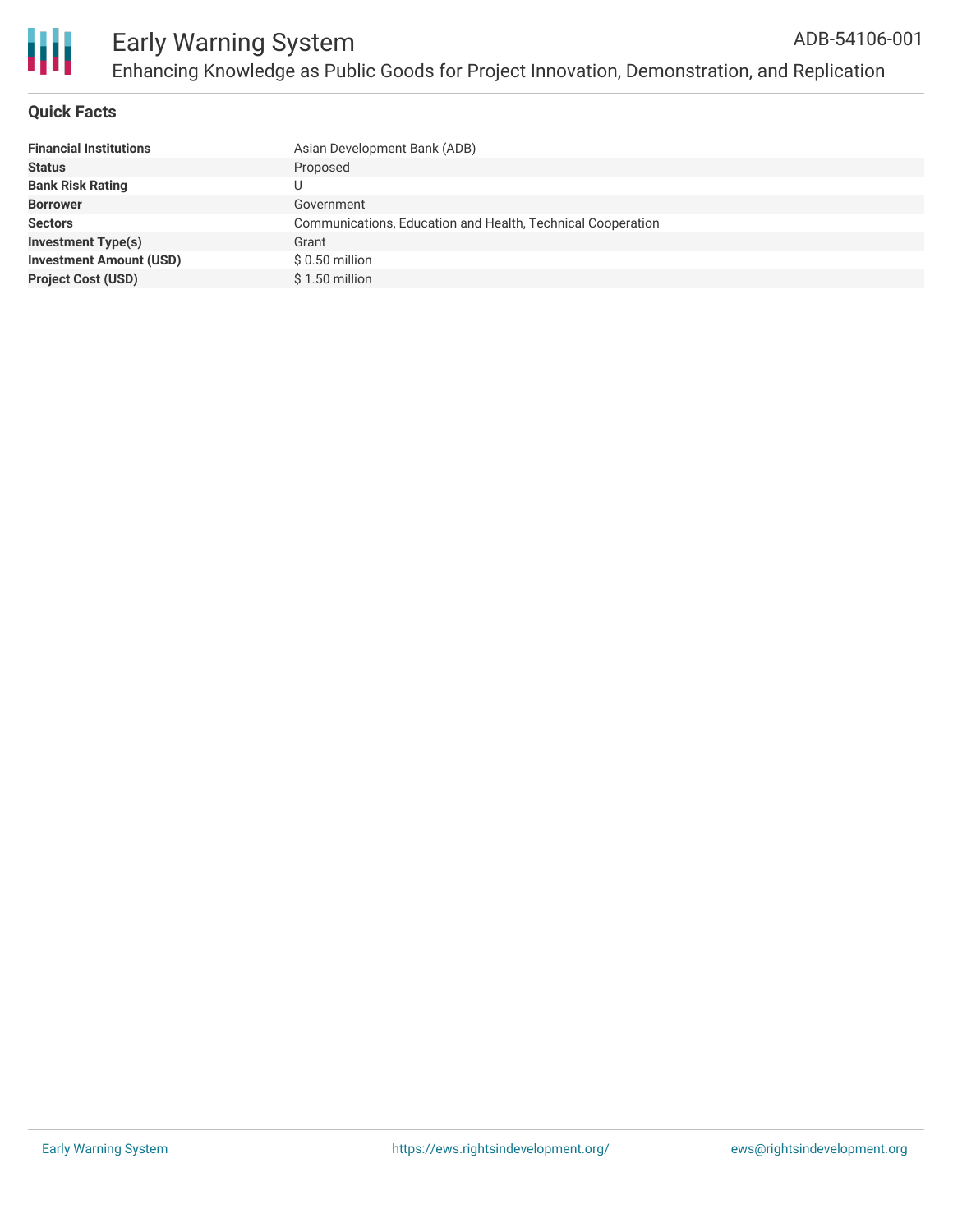

# **Project Description**

ADB is going to provide TA for enhancing the knowledge, contribute to increased capacity of policymakers and project managers, and promote innovation in development projects among ADB's developing member countries (DMCs)

#### **IMPACT & OUTCOME**

Project design and implementation in ADB's DMCs improved;

Commitment of DMCs to integrate innovative and successful practices into project design and implementation increased.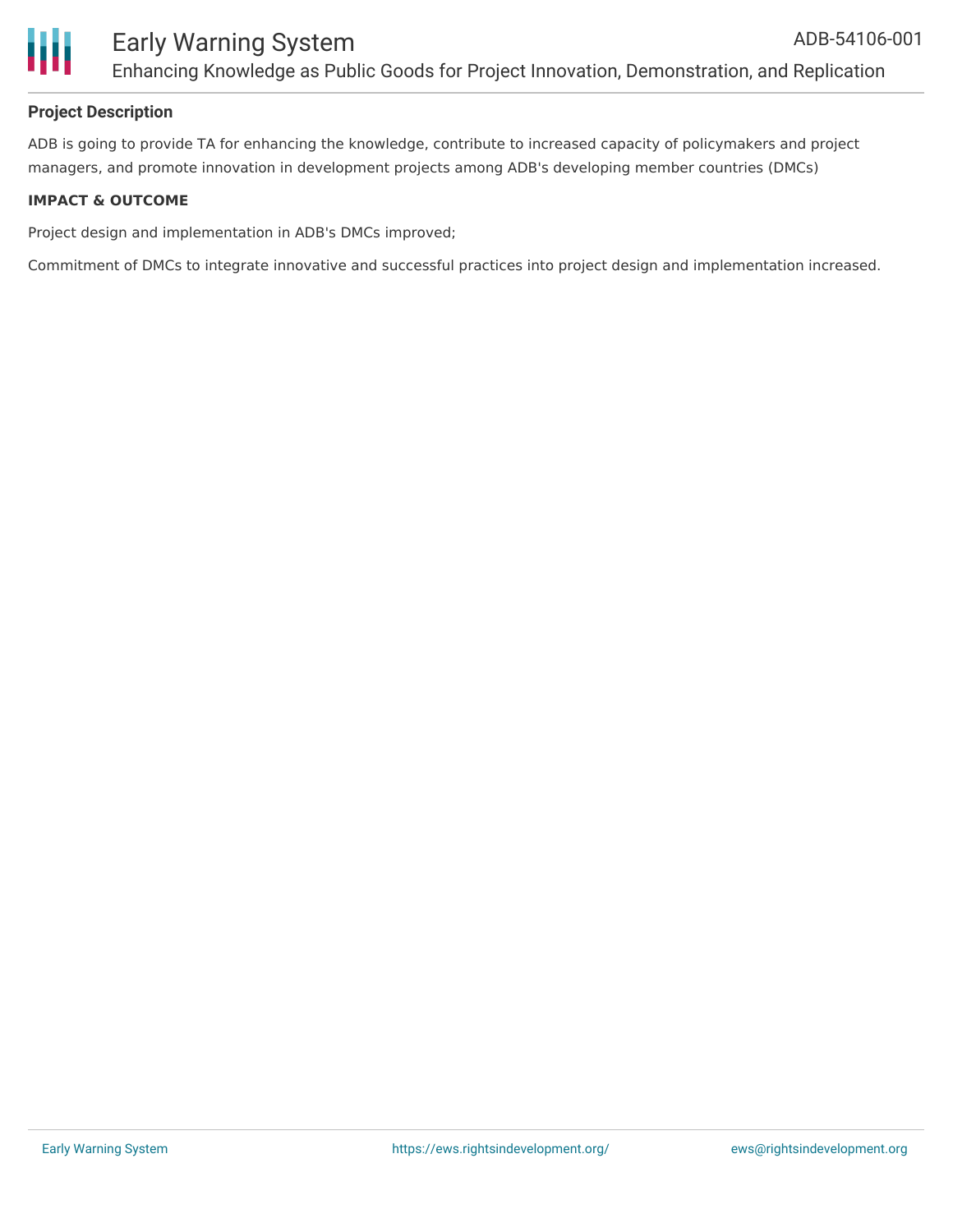

#### Early Warning System Enhancing Knowledge as Public Goods for Project Innovation, Demonstration, and Replication ADB-54106-001

# **Investment Description**

Asian Development Bank (ADB)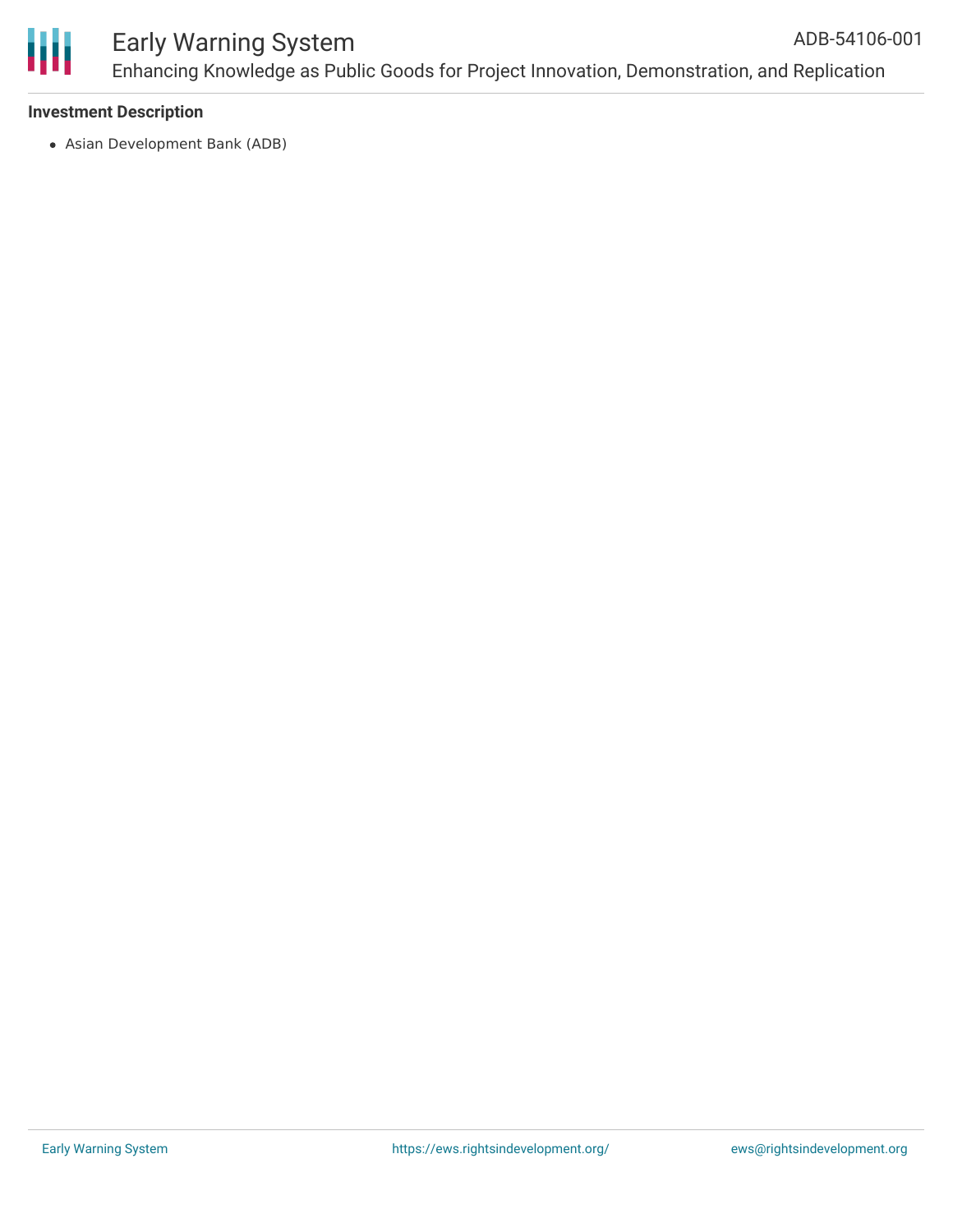

#### **Contact Information**

#### **Executing Agencies Contact**

Asian Development Bank 6 ADB Avenue, Mandaluyong City 1550, Philippines

#### **ACCESS TO INFORMATION**

You can submit an information request for project information at: https://www.adb.org/forms/request-information-form

ADB has a two-stage appeals process for requesters who believe that ADB has denied their request for information in violation of its Access to Information Policy. You can learn more about filing an appeal at: https://www.adb.org/site/disclosure/appeals

#### **ACCOUNTABILITY MECHANISM OF ADB**

The Accountability Mechanism is an independent complaint mechanism and fact-finding body for people who believe they are likely to be, or have been, adversely affected by an Asian Development Bank-financed project. If you submit a complaint to the Accountability Mechanism, they may investigate to assess whether the Asian Development Bank is following its own policies and procedures for preventing harm to people or the environment. You can learn more about the Accountability Mechanism and how to file a complaint at: http://www.adb.org/site/accountability-mechanism/main.